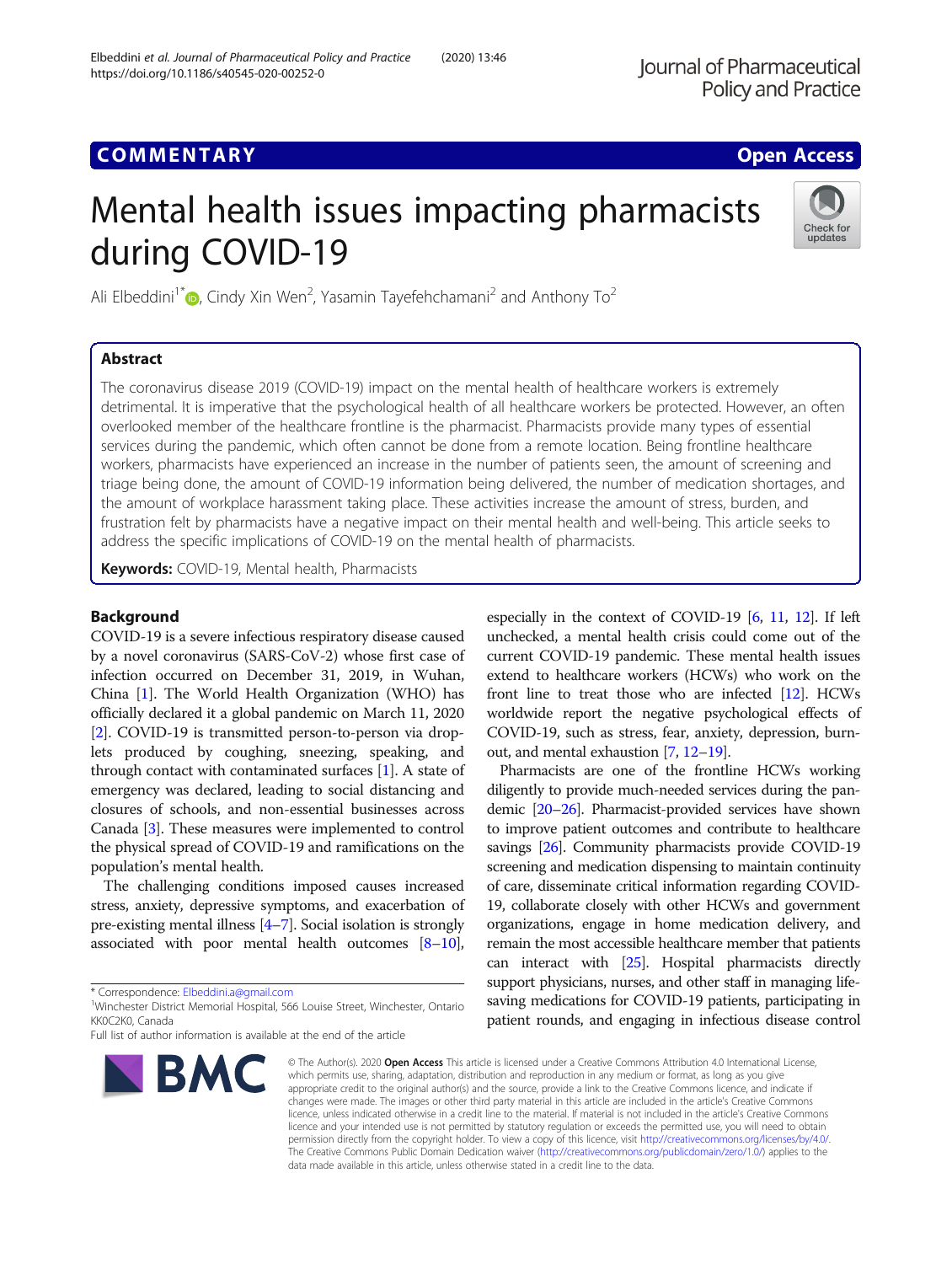[[20](#page-4-0), [25](#page-4-0)–[27](#page-5-0)]. Unfortunately, pharmacists are often overlooked and are underrepresented regarding advocacy [\[25](#page-4-0)]. In this editorial, we will address pharmacist-specific mental health issues as well as methods to support pharmacists' psychological well-being.

Pharmacists experience issues common to all HCWs during COVID-19. Both community and hospital pharmacists experience a lack of personal protective equipment (PPE). Long work hours are required for treating the increased number of scared and frustrated patients, along with increased responsibility and pressure. Increased risk of infection resulting from work-related exposure leads HCWs to self-isolate, which can result in feelings of isolation and loneliness. However, due to the pharmacist's unique role, they will also experience pharmacist-specific issues as summarized in Fig. 1.

# Increased burden on pharmacist roles leads to decreased pharmacist mental well-being First point of patient contact

As one of the most easily accessible HCWs, pharmacists are often the first point of contact for many patients. Pharmacists may experience an increase in the number of patients seen during the pandemic. A survey of nine major hospitals in the USA showed a significant decrease in the number of ST-segment elevation cardiac catheterization laboratory activations during the pandemic [[28](#page-5-0)], indicating that there is a possibility that fewer patients are seeking hospital care. Understandably, many patients who have non-COVID-19-related illnesses may be hesitant to go directly to a hospital or other similar institutions for fear of contracting COVID-19 [[29](#page-5-0), [30](#page-5-0)]. Instead of going to a hospital, they may present themselves to a pharmacy to receive guidance from a pharmacist, which results in a decrease in the number of non-essential hospital visits and allows healthcare resources reallocation to treat COVID-19. However, this could lead to a strain on community pharmacists as they attempt to fill that clinical role. The resulting increased workload will add to the burden, leading to burnout among pharmacy staff, which is detrimental to individual well-being and compromising the quality of care provided [[31\]](#page-5-0).

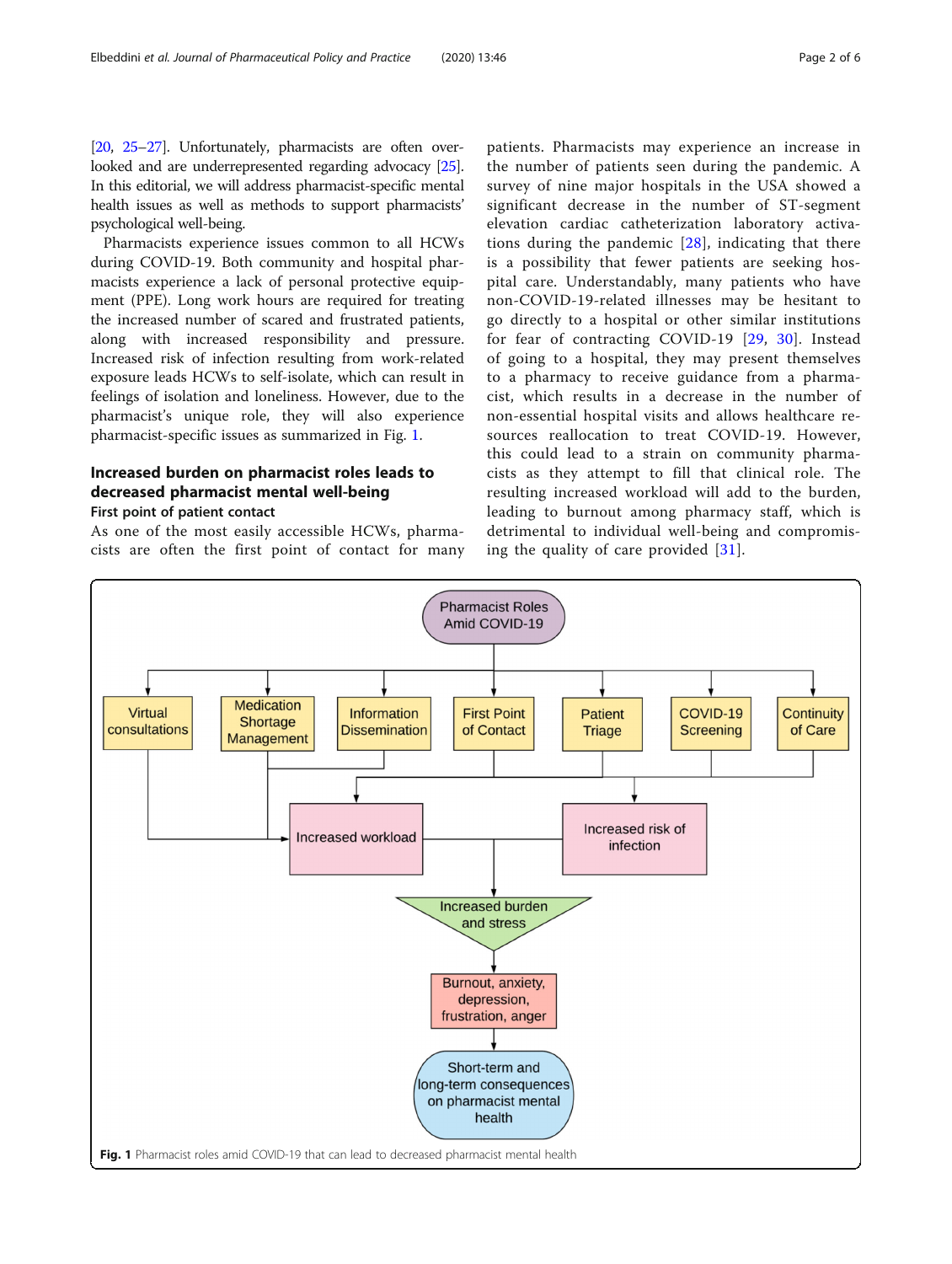#### Patient triage

Pharmacists also engage in patient triage [\[32\]](#page-5-0). While there may exist some increased risk of contracting COVID-19 in clinics and hospitals, patients who need care should not be afraid to seek care. Pharmacists can provide over the phone, and in-person screening of COVID-19 symptoms as well as appropriately redirect patients to other healthcare facilities. The importance of continuity of care is amplified during a pandemic and demonstrates the importance of pharmacist triage. However, it is not always easy to triage and prioritize patients—difficult decisions often must be made. This also emphasizes the importance of adequate PPE, as screening exposes pharmacists to the risk of infection and contamination. Both the burden of appropriate triage and the absence of peace of mind against the disease contribute to the stress that pharmacists face.

#### Information dissemination

As pharmacists provide essential information regarding COVID-19 to the public in an easy to access manner, they must stay up to date on the latest pandemic developments. Pharmacists help patients navigate fact from fiction as well as educate on proper hygiene and infection control. This is important as misconceptions about COVID-19 can exacerbate worry and other mental health concerns [\[5,](#page-4-0) [22](#page-4-0)]. However, pharmacists find themselves under constant bombardment of COVID-19 related information, which can be overwhelming and affect overall mental well-being [[33](#page-5-0)]. The Canadian Pharmacist Association (CPhA) recommends that pharmacists limit the amount of time per day spent reviewing news, to only focus on the general trajectory, and to distract your mind with other tasks, among other suggestions [[33\]](#page-5-0). Pharmacists can also use adverse drug reaction (ADR) and medical device incident (MDI) reporting to facilitate misinformation correction [\[34\]](#page-5-0). The demand for COVID-19 therapies drives the rampant adoption of potential medications, even when there is insufficient evidence for its efficacy and safety [[34](#page-5-0)]. Thus, the vigilant reporting of ADRs is more critical than ever to combat misinformation.

#### Managing medication shortages

Pharmacists are also managing medication shortages and limited resources during COVID-19 [\[35](#page-5-0), [36\]](#page-5-0). Before the pandemic, medication shortages were already a global issue [[20\]](#page-4-0). The spread of COVID-19 generated a spike in the number of critically ill patients and fear-based medication hoarding contributing to the pre-existing shortages [\[35](#page-5-0), [36](#page-5-0)]. During the first week of May 2020, only 3% of pharmacies across Canada reported receiving their full medication order for every order placed [[37\]](#page-5-0). Medication shortages disrupt care and pose safety concerns for patients. Two drugs that have been publicized as candidates for the treatment of COVID-19, hydroxychloroquine and chloroquine, have now become difficult to obtain for patients who need these agents to manage rheumatoid arthritis, systemic lupus erythematosus, and other autoimmune disorders [[35](#page-5-0), [36\]](#page-5-0). Canadian pharmacists are spending 24% of their shift dealing with medication shortages, placing a huge burden [[37](#page-5-0)]. While most of medication shortage issues are out of the pharmacists' control, there are some initiatives pharmacists have taken to tackle the problem. Pharmacists can find alternative sources, alternative therapies, and rationing existing drug supplies. One such proposed method is to sterilize metered-dose inhalers used once or twice in hospitals so that they can be reused [[38\]](#page-5-0). In addition to technical difficulties in managing medication shortages, there are also ethical dilemmas when deciding to prioritize one patient over another, which can also be damaging to mental well-being. This results in something known as moral injury, described as "the psychological distress which results from actions, or lack of them, which violate someone's moral or ethical code." [[39\]](#page-5-0)

#### Harassment from patients

An unfortunate circumstance that pharmacists have to face is harassment and abuse. In a national survey conducted by CPhA, 73% of pharmacists report an increase in harassment, verbal abuse, and other forms of abuse by patients ever since the pandemic began [[40\]](#page-5-0). Anecdotal accounts also exist of healthcare workers experiencing stigma and abuse due to the public's fear of contracting COVID-19 from someone who has high exposure to the virus [\[31](#page-5-0), [41\]](#page-5-0). In such a perilous time, it is understandable that patients will feel frustrated, angry, and frightened. However, pharmacists do not deserve to be poorly treated. It is important to let them know that pharmacists are doing their best to support patient health throughout the pandemic and beyond. As a result of the power dynamics at play, it is ultimately up to pharmacists to be able to reassure patients and provide care, all while taking into account their mental health. Currently, guidelines regarding patient interaction during a pandemic are needed.

An additional burden Asian pharmacists face on top of pharmacist harassment is the rise of anti-Asian racism that has come about due to COVID-19. Verbal and even physical abuse has been reported to happen in various countries, such as the UK, France, and the USA, to those of Chinese descent [\[41,](#page-5-0) [42\]](#page-5-0). Asian frontline workers are being told that the virus "came from [their] kind" and going so far as to call SARS-CoV-2 the "Chinese virus" [[41,](#page-5-0) [42\]](#page-5-0). These reactions are fueled by fear and misinformation, which speaks to the damage that this kind of misinformation can cause if not corrected. Such racism should not be tolerated, seeing as it has such profound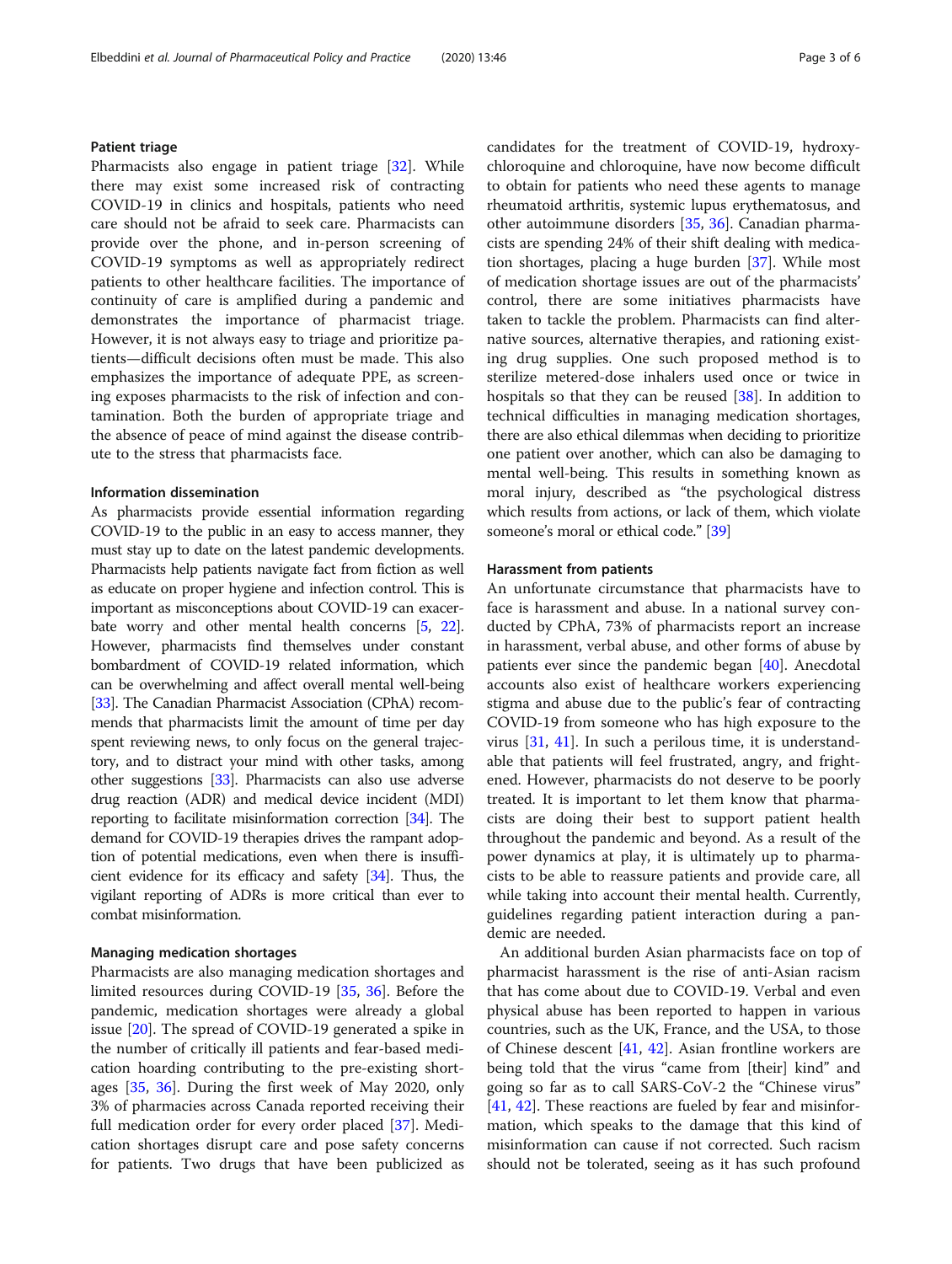adverse effects on pharmacists and individuals' wellbeing, community cohesiveness, and impeding the fight against COVID-19. Additional research is needed to address the mental health and long term consequences of anti-Asian sentiments and to develop initiatives and policies that seek to reduce such behaviors.

### **Significance**

Mental health care for HCWs is more critical now than ever. According to CPhA, pharmacists' mental health was among the top four pharmacists' greatest concerns during COVID-19, along with personal and staff safety, drug shortages, and workload/staffing shortages [\[40](#page-5-0)]. Poor HCW mental health may lead to decreased quality of care, attention paid, and decision-making ability [\[13](#page-4-0)], but pharmacist-specific data is lacking. One study looked at the job satisfaction of hospital pharmacists in Ethiopia [[43\]](#page-5-0), which can be considered another indicator of the pharmacists' well-being. Pharmacists with low job satisfaction often have less productivity and lower overall quality of life [\[43](#page-5-0)]. On the contrary, high job satisfaction positively impacts performance, employee relationships, mental health, and life satisfaction [\[43\]](#page-5-0). During such dire times, pharmacists are being relied upon more and more to provide much-needed services during the pandemic. Pharmacists, like other HCWs, know how important their role is and are resilient in providing care even at the expense of their own mental and physical well-being [[24,](#page-4-0) [44\]](#page-5-0). It is well known that mental illness is associated with lower life expectancy and poorer health outcomes than the general population, increasing the risk of infection with COVID-19 [[45\]](#page-5-0). It is uncertain what exactly the long-term sequelae may be, but there is evidence that such sequelae exist. It was found that 3 years after the SARS outbreak in 2003, high-risk HCWs remained highly stressed, which was associated with higher levels of depression, anxiety, and general psychological distress [[46](#page-5-0)–[48](#page-5-0)]. The stress generated by COVID-19 for HCWs is akin to that of a natural disaster or international mass conflict [[5](#page-4-0)]. While it might make sense during the beginning of the outbreak to prioritize physical health or psychological, it should not stay this way. COVID-19 is as much of a somatic battle as it is a mental battle. If unaddressed, poor mental health can have more serious consequences down the line and may lead to a shortage of pharmacists and other HCWs after the pandemic is over [\[5\]](#page-4-0).

#### Future directions

While they do exist, the number of resources offered to manage mental health is scant. CPhA provides infographics and links to province-specific pharmacy mental health resources, and nationwide and American pharmacist resources [[33,](#page-5-0) [49](#page-5-0)]. Multidisciplinary mental health services must also be explicitly provided for pharmacists and other HCWs as they experience more extreme psychologic symptoms [[19\]](#page-4-0). More awareness should be generated for these resources and the importance of pharmacists' mental health during COVID-19.

Healthcare delivery is progressing in the direction of telemedicine and virtual methods of delivery. Mental health is a very good candidate for electronic delivery [[50,](#page-5-0) [51\]](#page-5-0). This can be extended to providing mental health care to pharmacists and other HCWs. Blake et al. assessed a digital learning package that consisted of evidence-based guidance, actions to take, and self-care strategies relating to maintaining mental well-being for HCWs in the UK [\[31\]](#page-5-0). They found that it was wellreceived with high user satisfaction [\[31](#page-5-0)]. The material was better received if it addressed specific issues that were relevant to healthcare work environments and the type of work healthcare workers engaged in [[31\]](#page-5-0). This further proves the importance of having more pharmacyspecific mental health resources. Besides focusing on the individual, fostering a culture of resilience and support within an organization strongly affects worker stress and protects mental health [\[31,](#page-5-0) [39,](#page-5-0) [52\]](#page-5-0). In addition to providing care, pharmacists must also have tools to assess mental health in the context of COVID-19 to identify individuals at risk quickly and not to over- or underdiagnose [[53](#page-5-0)]. Finally, it would be good to learn from previous pandemics and other countries regarding their response to HCW mental health. Being the epicenter of COVID-19, China had some rapid response to improving the mental health of their HCWs [\[7](#page-4-0)]. The Second Xiangya Hospital in China's Hubei province developed a detailed psychological intervention plan, a psychological assistance hotline team and psychological interventions to improve HCW mental health [[54](#page-5-0)]. The National Health Commission of China integrated psychological crisis intervention into general measures for disease prevention, issued the "Principles for Emergency Psychological Crisis Intervention for COVID-19 Pneumonia Epidemic," as well as a plethora of mental health guidelines made by various healthcare organizations [[55](#page-5-0)].

Overall, the pharmaceutical system itself could be strengthened, which could go beyond just mitigating drug shortages and help pharmacist workflow and wellbeing. Hafner et al. report three issues that stand in the way of low- and middle-income countries being able to strengthen their pharmaceutical systems [[56\]](#page-5-0), which also applies to Canada as its pharmaceutical systems become strained due to COVID-19 and issues become apparent. Firstly, the process of strengthening a pharmaceutical system is lengthy and resource intensive [[56\]](#page-5-0), which may not be feasibly done in time during COVID-19. Secondly, strengthening pharmaceutical systems requires the engagement of government bodies and multiple stakeholders as well as policy and legislation reform [\[56](#page-5-0)],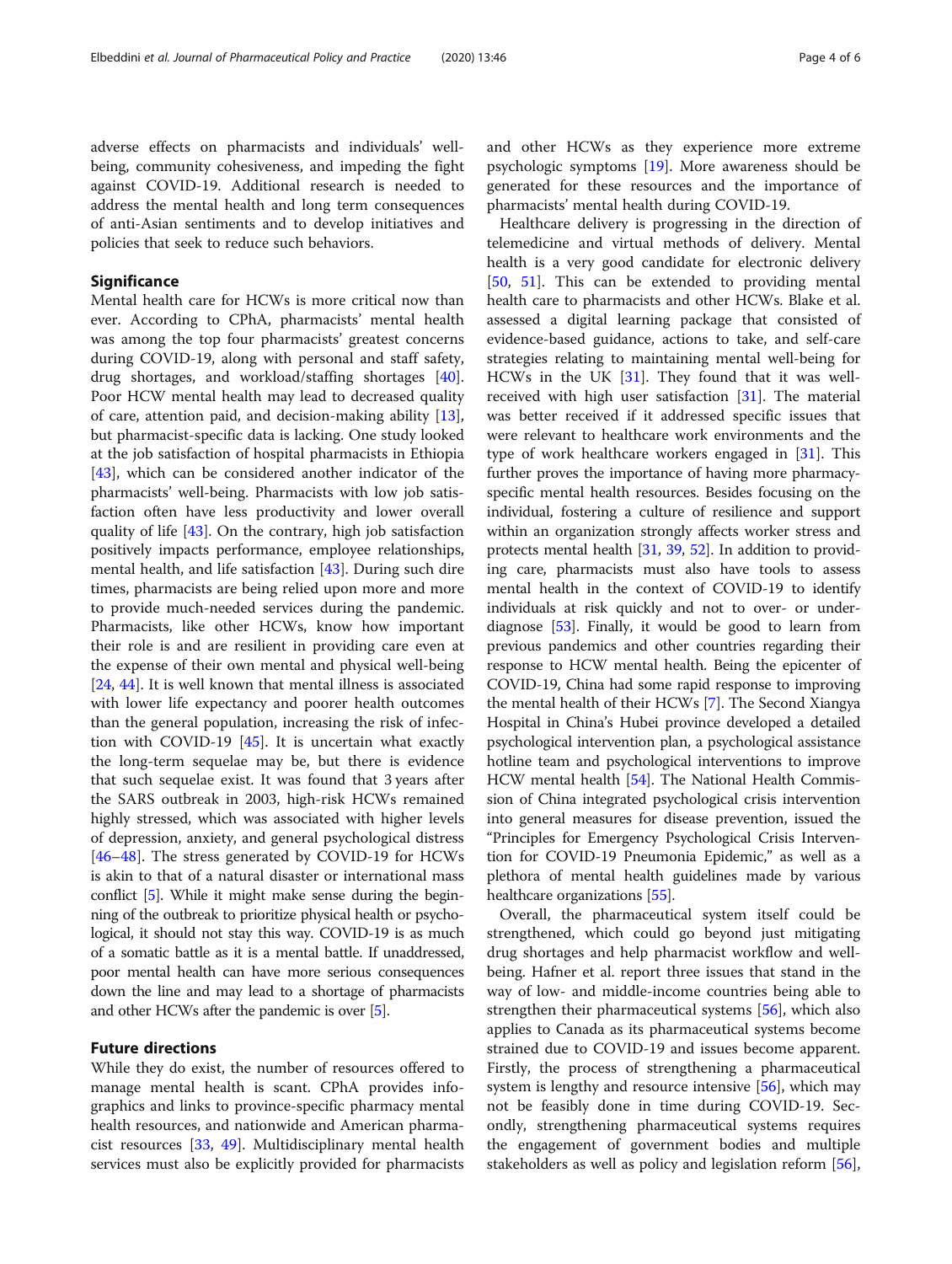<span id="page-4-0"></span>which Canada is currently engaging in for managing the immediate COVID-19 threat. Finally, the interventions that work to strengthen pharmaceutical systems are not precisely known, which is an area of further research [[56\]](#page-5-0).

#### Summary

The mental health of HCWs during the COVID-19 pandemic needs to be addressed. Pharmacists are frontline HCWs and belong in this category as they provide necessary services amid the pandemic. As one of the most accessible HCWs, they face many stressors that need to be specifically targeted to address pharmacists mental health issues effectively. All in all, more research and resources need to be developed to provide solutions for the declining psychological well-being of pharmacists and HCWs in general amid COVID-19.

#### Acknowledgements

I would like to acknowledge the support from the pharmacy team in facilitating the data collection.

#### Authors' contributions

AE Original manuscript preparation Conceptualization Data curation Analysis of the paper Literature search Data collection Writing, reviewing, and editing Driving for the ideas and thoughts. CXW Original manuscript preparation Analysis of the paper Literature search Data collection Writing, reviewing, and editing Driving for the ideas and thoughts. YT Original manuscript preparation Analysis of the paper Literature search Data collection, curation Writing, reviewing, and editing Driving for the ideas and thoughts. AT Original manuscript preparation Analysis of the paper Literature search Data collection Writing, reviewing, and editing Driving for the ideas and thoughts. The author(s) read and approved the final manuscript.

#### Funding

I know of no conflict of interest with this publication, and there has been no financial support for this work that could have influenced the outcome.

#### Availability of data and materials

Data sharing does not apply to this article as no datasets were generated or analyzed during the current study.

#### Competing interests

No known competing interest to declare

#### Author details

<sup>1</sup>Winchester District Memorial Hospital, 566 Louise Street, Winchester, Ontario KK0C2K0, Canada. <sup>2</sup>Leslie Dan Faculty of Pharmacy, University of Toronto, 144 College St, Toronto M5S 3M2, Canada.

#### Received: 3 July 2020 Accepted: 13 July 2020 Published online: 22 July 2020

#### References

- World Health Organization. Q&A on coronaviruses (COVID-19) [Internet]. [cited 2020 Jun 14]. Available from: [https://www.who.int/news-room/q-a](https://www.who.int/news-room/q-a-detail/q-a-coronaviruses)[detail/q-a-coronaviruses.](https://www.who.int/news-room/q-a-detail/q-a-coronaviruses)
- 2. WHO Director-General's opening remarks at the media briefing on COVID-19 - 11 March 2020 [Internet]. [cited 2020 Jun 17]. Available from: [https://](https://www.who.int/dg/speeches/detail/who-director-general-s-opening-remarks-at-the-media-briefing-on-covid-19%2D%2D-11-march-2020) [www.who.int/dg/speeches/detail/who-director-general-s-opening-remarks](https://www.who.int/dg/speeches/detail/who-director-general-s-opening-remarks-at-the-media-briefing-on-covid-19%2D%2D-11-march-2020)[at-the-media-briefing-on-covid-19%2D%2D-11-march-2020](https://www.who.int/dg/speeches/detail/who-director-general-s-opening-remarks-at-the-media-briefing-on-covid-19%2D%2D-11-march-2020).
- Public Health Agency of Canada. Government of Canada takes action on COVID-19 [Internet]. Canada.ca. 2020 [cited 2020 Jun 14]. Available from: [https://www.canada.ca/en/public-health/services/diseases/2019-novel](https://www.canada.ca/en/public-health/services/diseases/2019-novel-coronavirus-infection/canadas-reponse/government-canada-takes-action-covid-19.html)[coronavirus-infection/canadas-reponse/government-canada-takes-action](https://www.canada.ca/en/public-health/services/diseases/2019-novel-coronavirus-infection/canadas-reponse/government-canada-takes-action-covid-19.html)[covid-19.html](https://www.canada.ca/en/public-health/services/diseases/2019-novel-coronavirus-infection/canadas-reponse/government-canada-takes-action-covid-19.html).
- 4. Cosic K, Popovic S, Sarlija M, Kesedzic I. Impact of human disasters and COVID-19 pandemic on mental health: potential of digital psychiatry. Psychiatr Danub. 2020 Apr 15;32(1):25–31.
- 5. Fiorillo A, Gorwood P. The consequences of the COVID-19 pandemic on mental health and implications for clinical practice. Eur Psychiatry [Internet]. 2020 Apr 1 [cited 2020 Jun 11];63(1). Available from: [https://www.ncbi.nlm.](https://www.ncbi.nlm.nih.gov/pmc/articles/PMC7156565/) [nih.gov/pmc/articles/PMC7156565/.](https://www.ncbi.nlm.nih.gov/pmc/articles/PMC7156565/)
- 6. Brooks SK, Webster RK, Smith LE, Woodland L, Wessely S, Greenberg N, et al. The psychological impact of quarantine and how to reduce it: rapid review of the evidence. Lancet Lond Engl. 2020;395(10227):912–20.
- 7. Luo M, Guo L, Yu M, Jiang W, Wang H. The psychological and mental impact of coronavirus disease 2019 (COVID-19) on medical staff and general public – a systematic review and meta-analysis. Psychiatry Res. 2020 Jun 7; 291:113190.
- 8. Leigh-Hunt N, Bagguley D, Bash K, Turner V, Turnbull S, Valtorta N, et al. An overview of systematic reviews on the public health consequences of social isolation and loneliness. Public Health. 2017 Nov;152:157–71.
- 9. Courtin E, Knapp M. Social isolation, loneliness and health in old age: a scoping review. Health Soc Care Community. 2017;25(3):799–812.
- 10. Ge L, Yap CW, Ong R, Heng BH. Social isolation, loneliness and their relationships with depressive symptoms: a population-based study. PLoS ONE [Internet]. 2017 Aug 23 [cited 2020 Jun 14];12(8). Available from: [https://www.ncbi.nlm.nih.gov/pmc/articles/PMC5568112/.](https://www.ncbi.nlm.nih.gov/pmc/articles/PMC5568112/)
- 11. Banerjee D, Rai M. Social isolation in Covid-19: the impact of loneliness. Int J Soc Psychiatry. 2020 Apr;29:0020764020922269.
- 12. Pappa S, Ntella V, Giannakas T, Giannakoulis VG, Papoutsi E, Katsaounou P. Prevalence of depression, anxiety, and insomnia among healthcare workers during the COVID-19 pandemic: a systematic review and meta-analysis. Brain Behav Immun [Internet]. 2020 May 8 [cited 2020 Jun 23]; Available from: <https://www.ncbi.nlm.nih.gov/pmc/articles/PMC7206431/>.
- 13. Kang L, Li Y, Hu S, Chen M, Yang C, Yang BX, et al. The mental health of medical workers in Wuhan, China dealing with the 2019 novel coronavirus. Lancet Psychiatry. 2020 Mar;7(3):e14.
- 14. Armitage R, Nellums LB. Protecting health workers' mental health during COVID-19. Public Health. 2020 Aug;185:18.
- 15. Schwartz J, King C-C, Yen MY. Protecting healthcare workers during the coronavirus disease 2019 (COVID-19) outbreak: lessons from Taiwan's severe acute respiratory syndrome response. Clin Infect Dis [Internet]. [cited 2020 Jul 8]; Available from: [https://academic.oup.com/cid/article/doi/10.1093/cid/](https://academic.oup.com/cid/article/doi/10.1093/cid/ciaa255/5804239) [ciaa255/5804239](https://academic.oup.com/cid/article/doi/10.1093/cid/ciaa255/5804239).
- 16. Rajkumar RP. COVID-19 and mental health: a review of the existing literature. Asian J Psychiatry. 2020 Aug;52:102066.
- 17. Neto MLR, Almeida HG, Esmeraldo JD, Nobre CB, Pinheiro WR, de Oliveira CRT, et al. When health professionals look death in the eye: the mental health of professionals who deal daily with the 2019 coronavirus outbreak. Psychiatry Res. 2020 Jun 1;288:112972.
- 18. Zaka A, Shamloo SE, Fiorente P, Tafuri A. COVID-19 pandemic as a watershed moment: a call for systematic psychological health care for frontline medical staff. J Health Psychol. 2020 Jun 1;25(7):883–7.
- 19. Hall H. The effect of the COVID-19 pandemic on healthcare workers' mental health. J Am Acad PAs. 2020 Jul;33(7):45–8.
- 20. Cadogan CA, Hughes CM. On the frontline against COVID-19: community pharmacists' contribution during a public health crisis. Res Soc Adm Pharm [Internet]. 2020 Mar 31 [cited 2020 Jun 18]; Available from: [https://www.](https://www.ncbi.nlm.nih.gov/pmc/articles/PMC7270164/) [ncbi.nlm.nih.gov/pmc/articles/PMC7270164/](https://www.ncbi.nlm.nih.gov/pmc/articles/PMC7270164/).
- 21. Bukhari N, Rasheed H, Nayyer B, Babar Z-U-D. Pharmacists at the frontline beating the COVID-19 pandemic. J Pharm Policy Pract. 2020 Apr 20;13(1):8.
- 22. Elbeddini A, Yeats A. Pharmacist intervention amid the coronavirus disease 2019 (COVID-19) pandemic: from direct patient care to telemedicine. J Pharm Policy Pract [Internet]. 2020 May 27 [cited 2020 Jun 11];13. Available from: <https://www.ncbi.nlm.nih.gov/pmc/articles/PMC7251049/>.
- 23. Buss VH, Shield A, Kosari S, Naunton M. The impact of clinical services provided by community pharmacies on the Australian healthcare system: a review of the literature. J Pharm Policy Pract. 2018 Oct 1;11(22):1–10.
- 24. da Costa FA, Lee V, Leite SN, Murillo MD, Menge T, Antoniou S. Pharmacists reinventing their roles to effectively respond to COVID-19: a global report from the international pharmacists for anticoagulation care taskforce (iPACT). J Pharm Policy Pract. 2020 Jun 17;13(12):1–3.
- 25. Elbeddini A, Prabaharan T, Almasalkhi S, Tran C. Pharmacists and COVID-19. J Pharm Policy Pract. 2020 Jun 19;13(36):1–4.